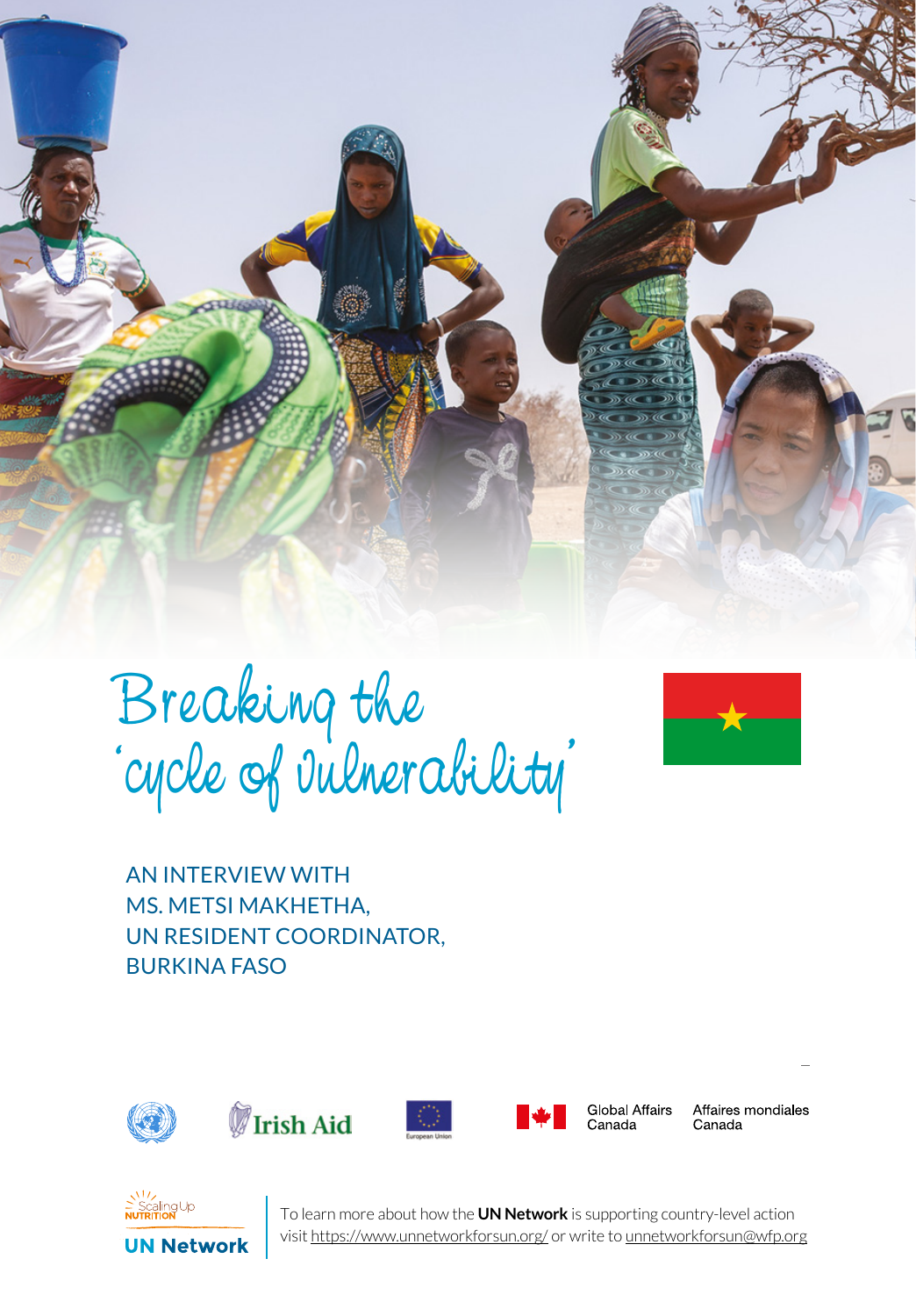There are some striking parallels between the work that UNN-REACH<br>does and the work of the UNRC since UN reforms were implemented<br>in January 2019 that moved the position to the Secretariat. While the<br>mandates are not the s does and the work of the UNRC since UN reforms were implemented in January 2019 that moved the position to the Secretariat. While the mandates are not the same, the qualities necessary for the job are similar; both roles require neutrality, trust-worthiness, an ability to connect diverse interests towards a common goal. Both parties look at what activities are already being implemented and find ways to coordinate their efforts.

Ms. Metsi Makhetha is responsible for coordinating nineteen UN entities in a country that is among the poorest in the world. Among the multitude of development issues for the country are nutrition obstacles that lead to a 9 percent wasting prevalence for children under 5, and a stunting prevalence that ranges from 6 to 39 percent from region to region, according to Ministry of Health figures from 2018. These figures are compounded by poor maternal nutrition and anaemia among adolescent girls as well as non-exclusive breastfeeding practices that further exacerbate a precarious first six months for babies.

Despite these obstacles, Ms. Makhetha is full of optimism and determination.

In October 2018, a [Common Narrative on Nutrition](https://www.unnetworkforsun.org/sites/default/files/documents/files/Common%20UNN%20Narrative-Burkina%20Faso-18Apr2019%20%28Final%29.pdf),<sup>1</sup> was compiled by five UN agencies and the six SUN networks. Ms. Makhetha was engaged in the process and provided feedback on the document, which gives an analysis of the nutrition situation and the challenges faced, drawing largely upon UNN-REACH analytics and insights. It outlines actions being taken by FAO, UNFPA, UNICEF, WFP and  $WHO - UNN$  agencies  $-$  to improve nutrition and includes specific nutrition targets.

<sup>1</sup> Visit: [https://www.unnetworkforsun.org/sites/default/files/documents/files/Common%20UNN%20Narrative-](https://www.unnetworkforsun.org/sites/default/files/documents/files/Common%20UNN%20Narrative-Burkina%20Faso-18Apr2019%20%28Final%29.pdf)[Burkina%20Faso-18Apr2019%20%28Final%29.pdf](https://www.unnetworkforsun.org/sites/default/files/documents/files/Common%20UNN%20Narrative-Burkina%20Faso-18Apr2019%20%28Final%29.pdf).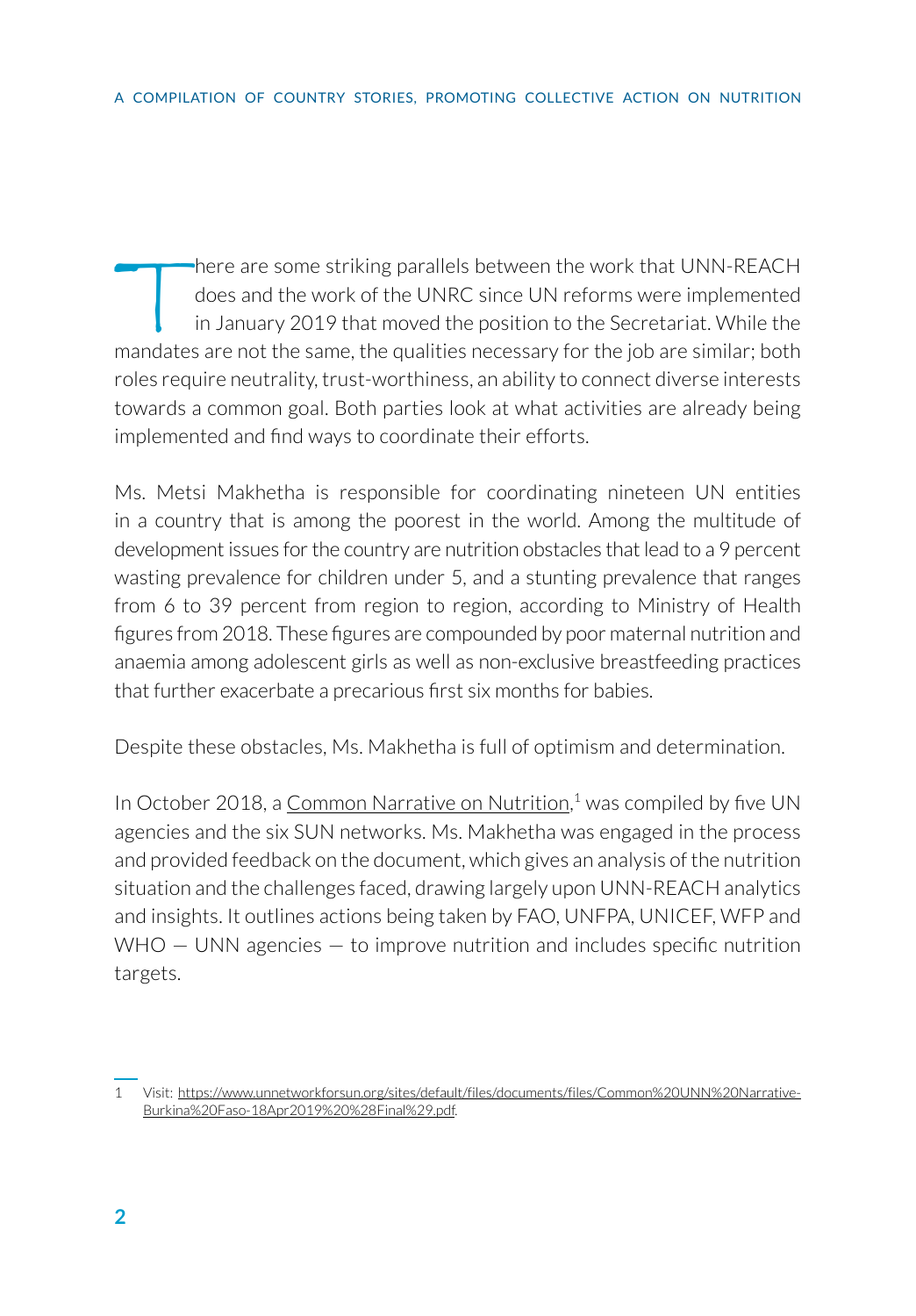With over 20 years of experience in sub-Saharan Africa, Ms. Makhetha has overcome a wide range of challenges, including unexpected changes in government and emergencies. Originally from South Africa, she has a vision for the continent.

Recently, she was interviewed about how she has used her role as UNRC to advance nutrition targets in Burkina Faso.

# **What's your approach to the role of UNRC?**

have always figured if we are to make a difference it's not going to happen in the spaces where we have been. The world where it is today is not exactly where it is should be. As the RC, what are the instruments I have to have always figured if we are to make a difference it's not going to happen in the spaces where we have been. The world where it is today is not exactly where it should be. As the RC, what are the instruments I have to mobilize differently humanitarian assistance for families [caught in] the same cycle of vulnerability.

[This is] an opportunity to advance collective leadership and demonstrate that the UN can engage beyond the ways we have traditionally engaged; to make it clear that the capacity of the country lies beyond the traditional structures we have been working with.

# **How do you help various actors work together?**

the I came to Burkina Faso in 2016, I was coming from a context where<br>we had been formulating Humanitarian Response Plans for the past<br>15 years or more, and I had seen that everyone was doing their best.<br>The development pa we had been formulating Humanitarian Response Plans for the past 15 years or more, and I had seen that everyone was doing their best. The development partners were doing what they were meant to be doing; the humanitarian community was responding – but the two were not talking to each other. They each had ideas about what the other was supposed to be doing.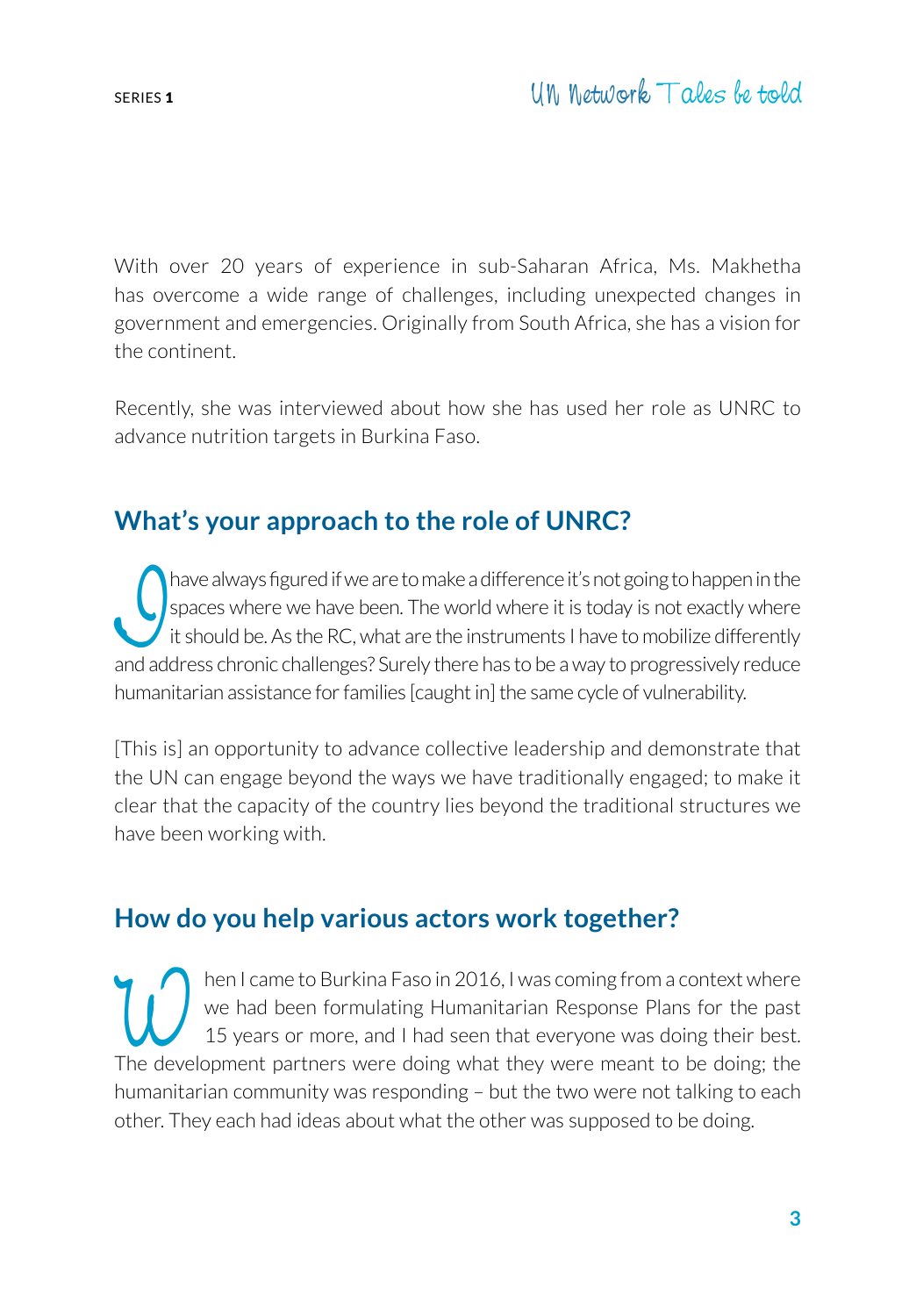One of the first things I did was create a space where people could see we're all in the same boat. We're all concerned for the welfare of the people. We're concerned that communities in the Sahel region are reached and that they have access to basic services. We are concerned about the same mother who has to feed the child every morning. We talk about hope and dignity. How do we, through joint effort, make that a reality?

### **How is Burkina Faso progressing towards the Sustainable Development Goals (SDGs) for 2030?**

The multi-sectoral aspect of [the government's nutrition] plan requires<br>that you continually engage with other networks [such as humanitarian<br>non-profits, private sector, etc.]. UNN-REACH provided the platform<br>for the UN t that you continually engage with other networks [such as humanitarian non-profits, private sector, etc.]. UNN-REACH provided the platform for the UN to stay connected to the rest of the actors, with the SDGs as a collective goal. What will it take to get to SDG2, Zero Hunger, for Burkina-Faso? UNN-REACH kept us focused on this.

## **How did UNN-REACH support you in this process?**

I MN-REACH was integral to this process. It was like a lever for us, because it supported the [UN] Network for Scaling Up Nutrition. You need somebody that checks the plan. How we are going to execute the plan, whether we NN-REACH was integral to this process. It was like a lever for us, because it supported the [UN] Network for Scaling Up Nutrition. You need somebody that checks the plan. How we are going to execute the plan, whether we work with the country in a manner aligned with its overall priorities.

To prevent malnutrition this past year, we had to act very quickly, a choice reflected in our planning documents after we did a joint analysis with humanitarian and development actors. This year, we engaged government and partners to ring the alarm bells much earlier than usual.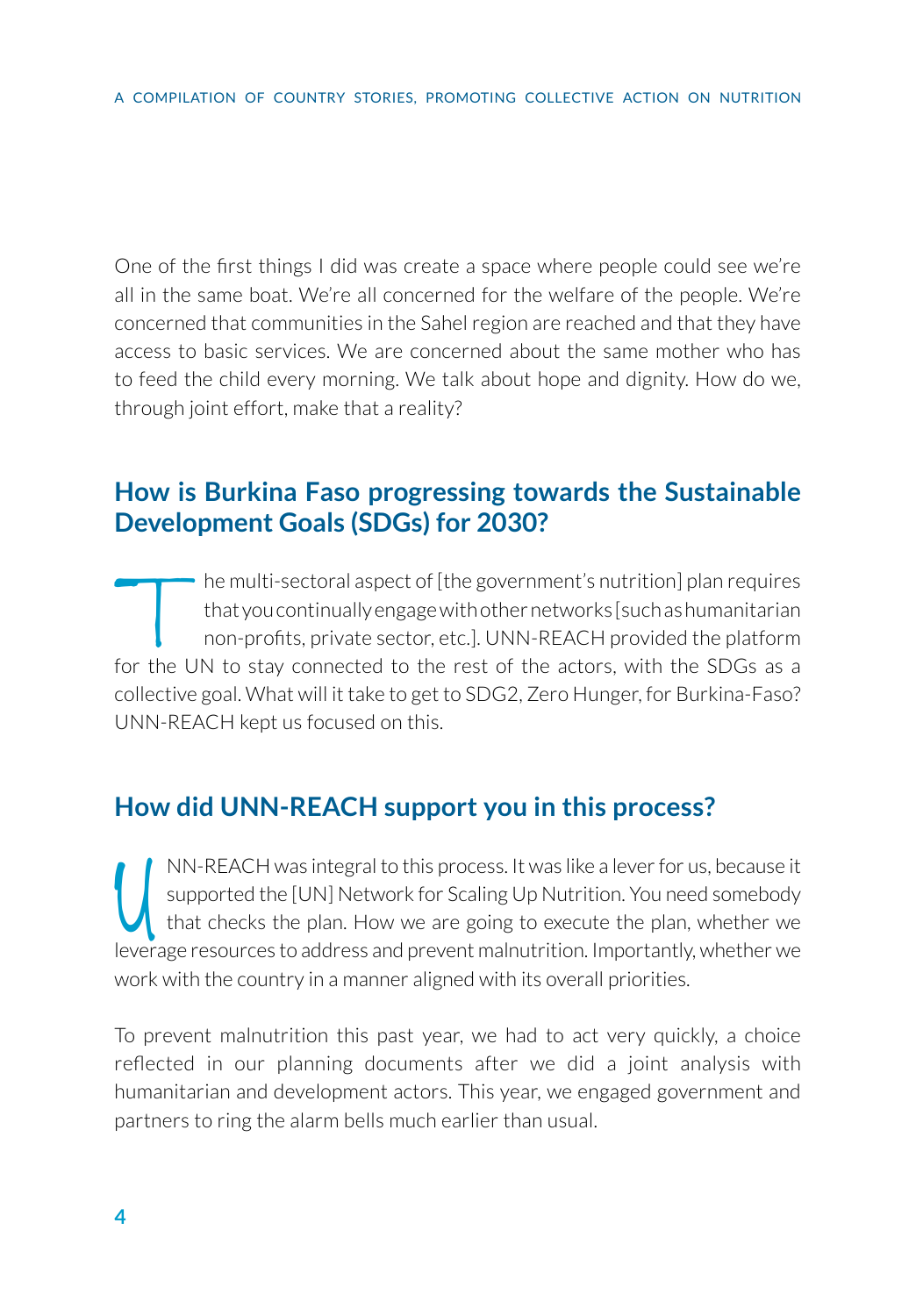#### **FIGURE 1.**

Excerpt from the Policy and Plan Overview (2016) conducted through UNN-REACH

|         | Decentralized development plans cover nutrition to varying degrees,<br>with scope to further integrate nutrition into many of them |                   |                         |                                                     |              |                  | <b>UN Network</b><br><b>REACH</b>                                                                                                                                                                                                                                                                                                                                                                                          |  |
|---------|------------------------------------------------------------------------------------------------------------------------------------|-------------------|-------------------------|-----------------------------------------------------|--------------|------------------|----------------------------------------------------------------------------------------------------------------------------------------------------------------------------------------------------------------------------------------------------------------------------------------------------------------------------------------------------------------------------------------------------------------------------|--|
| Communa | Commune<br><b>Development Plans</b>                                                                                                | Period<br>covered | <b>Next</b><br>revision | Responsible<br>Ministry                             | Partners*    | <b>Nutrition</b> | <b>Remarks</b>                                                                                                                                                                                                                                                                                                                                                                                                             |  |
|         | Kantchari<br>(PCDK)<br>x                                                                                                           | 2015-19           | 2017                    | Territorial &<br>Decentralization<br>Administration | WFP          |                  | · 4/27 core nutrition actions, 4/27 relevant core nutrition actions<br>- Acknowledges existing gender inequalities, that make women more<br>physiologically vulnerable<br>. While it recognises & includes nutrition-sensitive interventions, it does not<br>mention nutrition-specific interventions                                                                                                                      |  |
|         | Vol. 86<br>Manni<br>(PCDM)<br>$\mathcal{L}$                                                                                        | 2015-19           | 2017                    | Territorial &<br>Decentralization<br>Administration | FAO &<br>WFP |                  | · 6/27 core nutrition actions, 6/27 relevant core nutrition actions<br>· Acknowledges that children 0-5 yrs. old and pregnant women are susceptible to<br>chronic malnutrition<br>Doesn't further elaborate on the importance of good nutrition, including links<br>between poor maternal nutrition & chronic malnutrition                                                                                                 |  |
|         | to gives<br>Tibga<br>(PCDT)                                                                                                        | 2015-19           | 2017                    | Territorial &<br>Decentralization<br>Administration | WFP          |                  | 5/27 core nutrition actions, 5/27 relevant core nutrition actions<br>Recognises links btwn animal husbandry & food security, but doesn't<br>acknowledge malnutrition as a problem<br>Doesn't mention the importance of school feeding to nutrition & community<br>development beyond noting their presence as an entry point                                                                                               |  |
|         | Gayeri<br>(PCDG)**                                                                                                                 | 2010-14           | 2017                    | Territorial &<br>Decentralization<br>Administration | WFP          |                  | · 4/27 core nutrition actions, 4/27 relevant core nutrition actions<br>. Acknowledges the importance of the agriculture sector to food security, but<br>not nutrition                                                                                                                                                                                                                                                      |  |
|         | Thion<br>(PCDTH)<br>w                                                                                                              | 2015-19           | 2017                    | Territorial &<br>Decentralization<br>Administration | WFP          |                  | · 4/27 core nutrition actions, 4/27 relevant core nutrition actions<br>· Doesn't include nutrition-specific interventions (e.g. optimal breastfeeding) in<br>spite of mentioning that children < 5 yrs. & pregnant & lactating women are<br>more susceptible to malnutrition<br>. Underscores the importance of multi-sectorality & includes a plan for mobilising<br>& training actors in order to achieve its objectives |  |
|         | Bani<br>(PCDB)<br>g (p)                                                                                                            | 2014-18           | 2017                    | Territorial &<br>Decentralization<br>Administration | WFP          |                  | · 4/27 core nutrition actions, 4/27 relevant core nutrition actions<br>· Focuses on the most vulnerable people in society & the food insecurity they<br>are experiencing.<br>Only includes nutrition-sensitive interventions without necessarily labelling<br>them as such                                                                                                                                                 |  |

**Opportunities to better reflect nutrition in the community development plans for Tibga, Gayeri, Thion & Bani** 

\*For simplicity's sake, only UN partners working with UNN-REACH, which were indicated in the document, were listed as partners on this page. Global Affairs Affaires mondiales \*\*Formulated before Burkina Faso joined the SUN Movement in 2011.